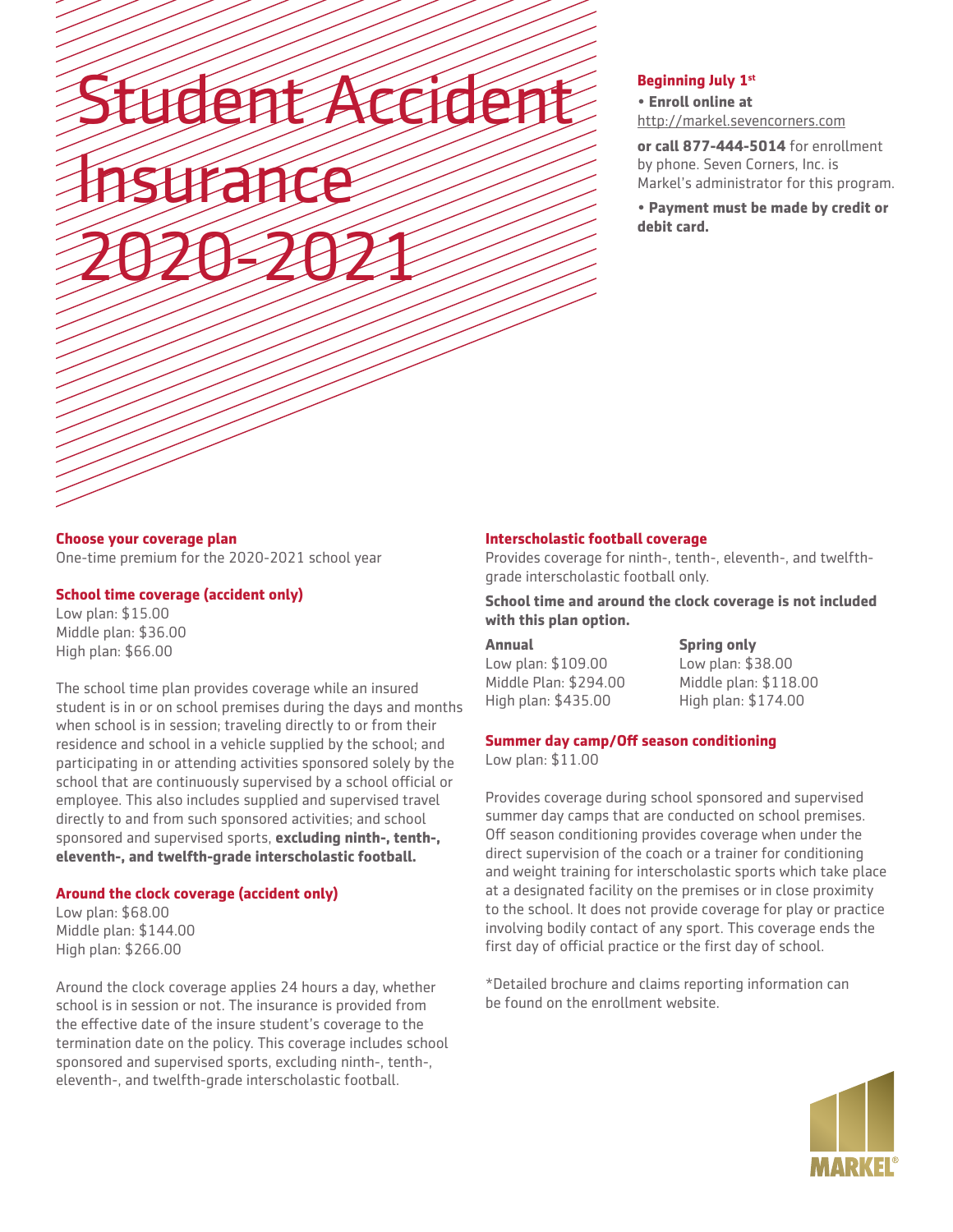

# Student accident insurance 2020-2021

#### **Choose your coverage plan**

One-time premium for the 2020-2021 school year. Coverage availability varies by state.

#### **School time coverage (accident only)**

Low plan: \$15.00 Middle plan: \$36.00 High plan: \$66.00

The school time plan provides coverage while an insured student is in or on school premises during the days and months when school is in session; traveling directly to or from their residence and school in a vehicle supplied by the school; and participating in or attending activities sponsored solely by the school that are continuously supervised by a school official or employee. This also includes supplied and supervised travel directly to and from such sponsored activities; and school sponsored and supervised sports, **excluding ninth-, tenth-, eleventh-, and twelfth-grade interscholastic football**.

#### **Around the clock coverage (accident only)**

Low plan: \$68.00 Middle plan: \$144.00 High plan: \$266.00

Around the clock coverage applies 24 hours a day, whether school is in session or not. The insurance is provided from the effective date of the insured student's coverage to the termination date of the policy. This coverage includes school sponsored and supervised sports, **excluding ninth-, tenth-, eleventh-, and twelfth-grade interscholastic football**.

#### **Summer day camp/Off season conditioning**

Low plan only: \$11.00

Provides coverage during school sponsored and supervised summer day camps that are conducted on school premises. Off season conditioning provides coverage when under the direct supervision of the coach or a trainer for conditioning and weight training for interscholastic sports which takes place at a designated facility on the premises or in close proximity to the school. It does not provide coverage for play or practice involving bodily contact of any sport. This coverage ends the first day of official practice or the first day of school, whichever comes first.

#### **Interscholastic football coverage**

- Provides coverage for ninth-, tenth-, eleventh-, and twelfth-grade interscholastic football only.
- **School time and around the clock coverage is not included with this plan option.**

| <b>Annual</b><br>Low plan: \$109.00     | Middle plan: \$294.00 | High plan: \$435.00 |
|-----------------------------------------|-----------------------|---------------------|
| <b>Spring only</b><br>Low plan: \$38.00 | Middle plan: \$118.00 | High plan: \$174.00 |

#### **How to enroll**

- **• Enroll online at http://markel.sevencorners.com or call 877-444-5014 for enrollment by phone.**  Seven Corners, Inc. is Markel's administrator for this program.
- **• Payment must be made by credit or debit card.**

#### **Review your benefits**

#### **Maximum benefits paid as specified**

The policy provides benefits for loss due to a covered Injury up to the maximum benefit as listed below for each Injury. Benefits will be paid for covered medical expenses incurred within 52 weeks from the date of Accident up to the maximum benefit per service as scheduled.

#### **Retain this description of coverage for your personal records**

Individual policies will not be issued or sent to you. This brochure is for illustrative purposes only. It is not a contract of insurance. It is intended to provide a general overview of the insurance program.

**This is only a partial description of the insurance plan. The benefits which are payable are determined in accordance with the terms, conditions, and exclusions of the policy which is on file with the policyholder (school or district office).**

# **Description of benefits**

| <b>Benefit</b>                                  | Low plan                                 | <b>Middle plan</b>                        | <b>High plan</b>                        |
|-------------------------------------------------|------------------------------------------|-------------------------------------------|-----------------------------------------|
| Plan maximum                                    | \$25,000                                 | \$50,000                                  | \$75,000                                |
| Hospital room and board                         | $$125$ per day                           | \$200 per day                             | \$350 per day                           |
| Hospital miscellaneous                          | 80% U&C to \$1,000 maximum               | 80% U&C to \$1,200 maximum                | 80% U&C to \$2,400 maximum              |
| Room and board - intensive care                 | \$250 per day/\$1,000 maximum            | \$250 per day/\$1,000 maximum             | \$500 per day/\$2,000 maximum           |
| Licensed nurse                                  | Usual and customary                      | Usual and customary                       | Usual and customary                     |
| Outpatient emergency room                       | \$200                                    | \$200                                     | \$350                                   |
| Outpatient x-ray                                | \$200                                    | \$250                                     | \$400                                   |
| Outpatient CT Scan/MRI                          | \$300                                    | \$300                                     | \$500                                   |
| Ambulance                                       | \$150                                    | \$150                                     | \$300                                   |
| Surgery                                         | 50% U&C up to \$1,000                    | 50% U&C up to \$1,250                     | 80% U&C up to \$1,750                   |
| Anesthetist/assistant surgeon                   | \$250                                    | \$315                                     | \$440                                   |
| Outpatient consultant                           | \$40                                     | \$50                                      | \$95                                    |
| Outpatient physician                            | \$40 for the first visit/\$25 thereafter | \$40 for the first visit /\$25 thereafter | \$60 for the first visit/\$35 therefter |
| Outpatient day surgery                          | \$350                                    | \$350                                     | \$600                                   |
| Outpatient physical therapy                     | \$25 per visit, 10 visit max             | \$25 per visit, 10 visit max              | \$40 per visit, 10 visit max            |
| Outpatient durable medical equipment & supplies | \$75                                     | \$75                                      | \$150                                   |
| Dental injury                                   | \$150 per tooth                          | \$150 per tooth                           | \$300 per tooth                         |
| Outpatient prescription drugs                   | \$25                                     | \$25                                      | \$50                                    |
| Replacement of eyeglasses, hearing aids         | \$150                                    | \$150                                     | \$300                                   |
| Motor vehicle accident limit                    | \$2,500                                  | \$2,500                                   | \$2,500                                 |
| Accidental death                                | \$5,000                                  | \$5,000                                   | \$5,000                                 |
| Accidental dismemberment                        | \$5,000/\$10,000                         | \$5,000/\$10,000                          | \$5,000/\$10,000                        |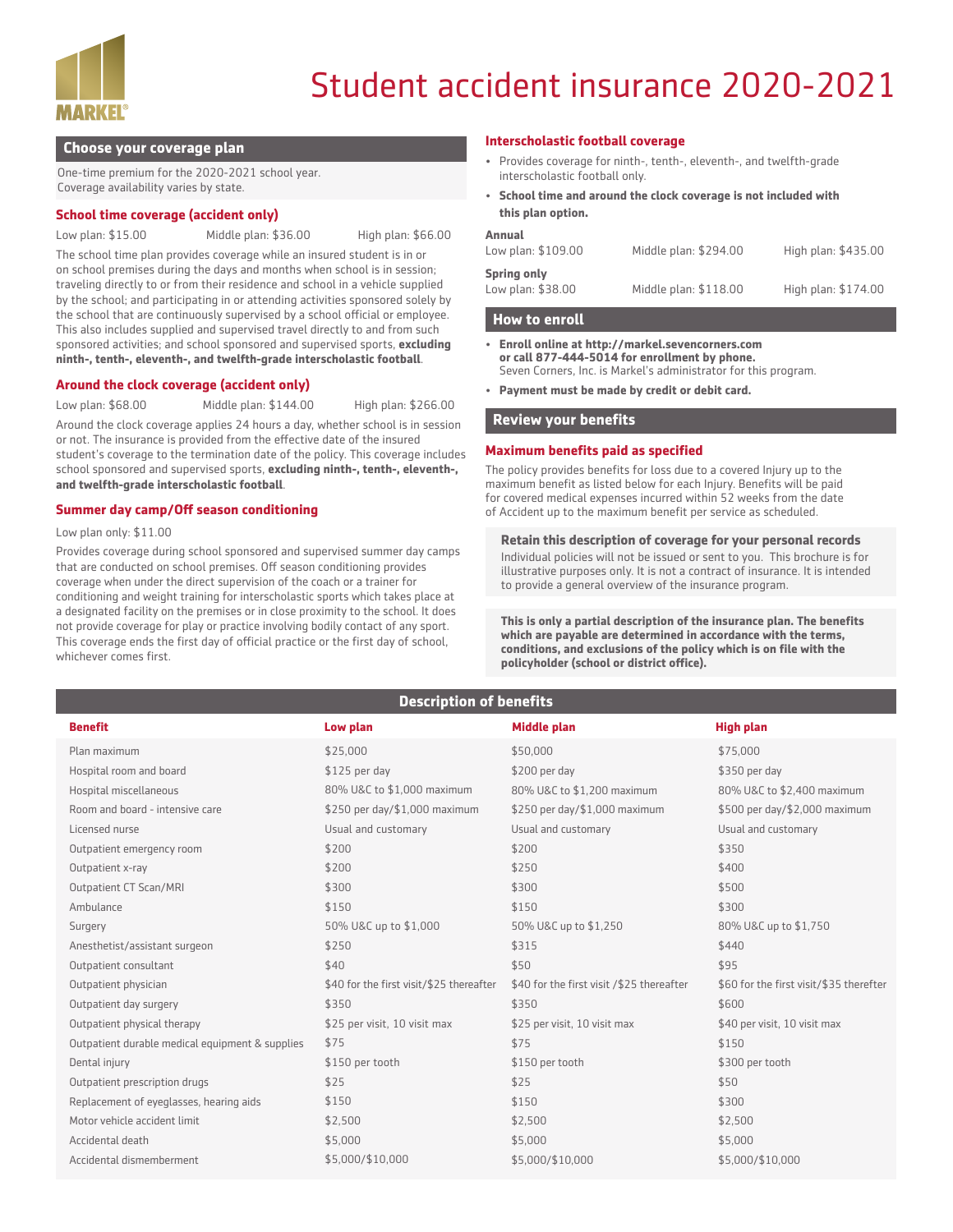# **Definitions**

- Accident means a sudden, unexpected and unintended event, which is identifiable and caused solely by an external physical force resulting in Injury to an insured student. Accident does not include a loss contributed to by disease or sickness.
- Injury means bodily harm caused solely by an Accident which occurs while this policy is in force and is the sole cause of the loss.
- Usual and customary expense (U&C) means an expense which (a) is charged for treatment, supplies or medical services medically necessary to treat the insured student's condition; and (b) does not exceed the usual level of charges made for similar treatment, supplies or medical services in the locality where the expense is incurred.

# **Additional facts about the policy**

- 1.Student transfer: The policy continues in force anywhere in the world if the insured person should relocate prior to the expiration of coverage. Coverage will not exceed the limits shown in this brochure and must be in accordance with accepted standards of medical practice.
- 2.Cancellation: Coverage under the policy is non-cancelable, and accordingly, premiums may not be refunded after acceptance by the Company. However, a pro-rata refund of premium shall be made in the event an insured enters the military service.
- 3.Initial enrollment: Coverage is effective on the day following online or phone enrollment, but in no event prior to the opening day of school or the first official day of interscholastic athletics or activities.
- 4.Late enrollment: There is no premium reduction for any individual who enrolls late in the year.
- 5.Enrollment: Deadline is 6/14/21.

#### **Accidental death & dismemberment limitations**

- The loss must result from an Accident, and must take place while the insured person is insured under the policy. We will not pay for a loss caused in any way by:
- Bodily or mental infirmity or illness;
- Medical or surgical treatment; except for surgery which results from an Accident;
- Taking part in a riot or felony.

# **How to file a claim How to file a claim How to file a claim All and Section Contracts**.

- 1.Obtain a claim form from your school office or Seven Corners, Inc. (877-444-5014), and answer all questions in detail (including signatures) on the front of the form.
- 2.Attach all bills to the completed form and mail to Seven Corners, Inc. at the address provided on the claim form.
- 3.Any bills not filed with the claim form should be sent to the company, identified with the student's name, school district, and date of accident. Bills that cannot be attached to the initial form must be submitted within 90 days of the date of service.

# **Policy exclusions and limitations**

No benefits will be paid for loss or expense caused by, contributed to, or resulting from:

- Sickness;
- Expense for treatment on or to the teeth, except for treatment resulting from Injury to sound, natural teeth;
- Services normally provided without charge by the policyholder;
- Eyeglasses, contact lenses, hearing aids, and examination for the prescription or fitting there of except as specifically provided herein;
- Suicide, attempted suicide, or intentionally self-inflicted Injury;
- Injury due to participation in a riot or felony;
- Cosmetic surgery. Cosmetic surgery does not include reconstructive surgery made medically necessary due to a covered Accident which results in trauma, infection, or other diseases of the involved part;
- Treatment of a deviated nasal septum, including submucous resection and/or other surgical corrections, unless the treatment is due to or arises from a covered Injury;
- Air travel, except as a fare-paying passenger on a regularly scheduled flight operated by a commercial airline;
- Injury resulting from any declared or undeclared war;
- Injury while in the armed forces of any country. When an insured person enters such armed forces, we will refund the unearned prorata premium to the insured person;
- Injury covered by any workers' compensation or occupational disease law;
- Treatment provided in a governmental hospital unless the insured person is legally obligated to pay such charges;
- Infections except pyrogenic or bacterial infections caused by a covered Injury;
- Hernia, unless it results from a covered Injury;
- Injury occurring while the insured person is legally intoxicated or under the influence of any narcotic unless administered on the advice of a physician;
- Injury while parachuting or hang gliding; traveling in or on any two-, three-, or four-wheeled all-terrain motor vehicle; jet skiing, skydiving, glider flying, parasailing, sail planing, bungee jumping; operating or riding on any snowmobile; skiing, snowboarding; or participating in a rodeo;
- Injury resulting from fighting;
- Play, practice, or travel in connection with interscholastic football in which any ninth-, tenth-, eleventh- or twelfth-grade students participate, unless the applicable additional premium is paid;
- Blisters, insect bites, frostbite, vegetation poisoning and food poisoning;
- Motor vehicle accidents covered by medical benefits coverage in automobile "no fault" and traditional automobile "fault" type

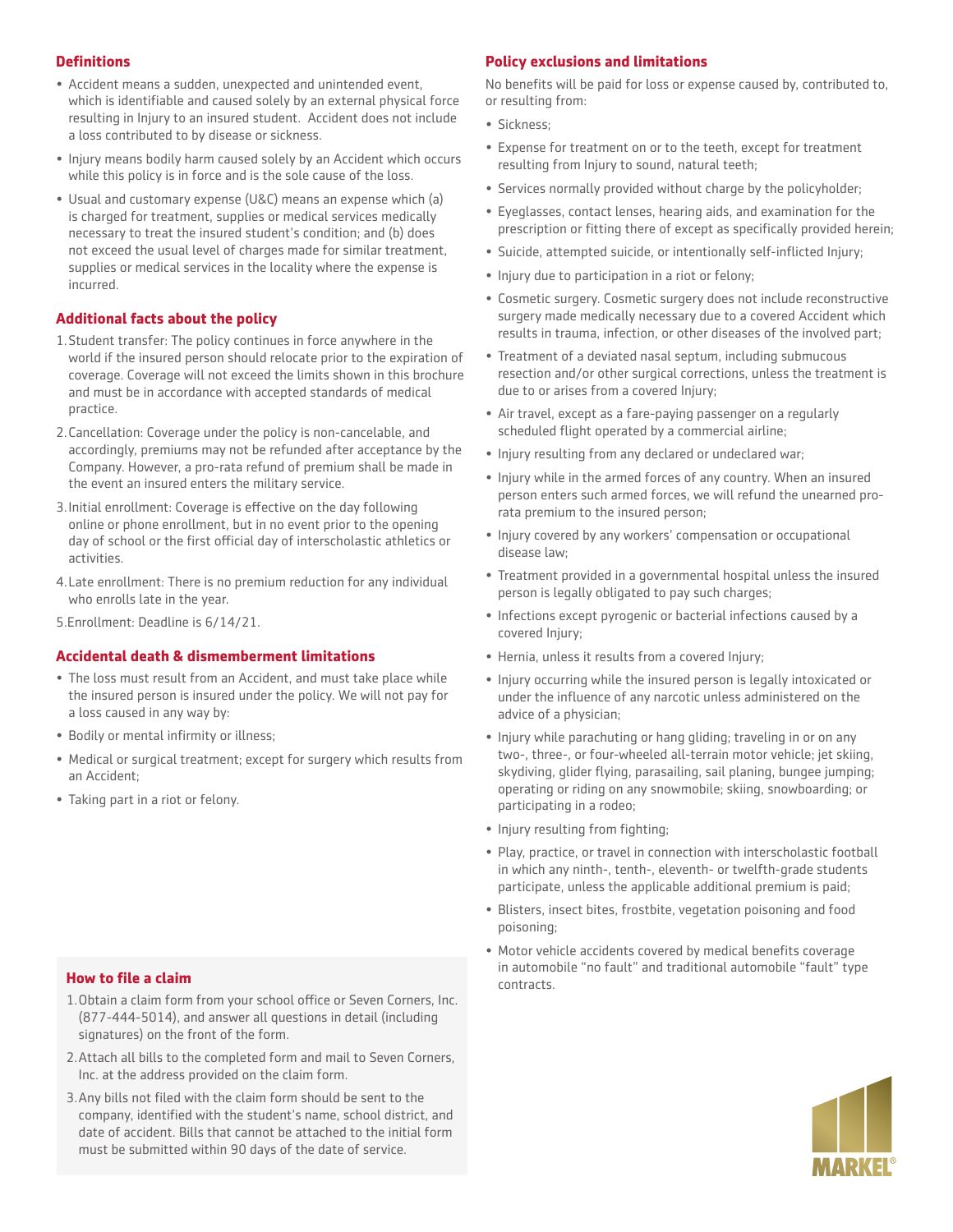

# Seguro estudiantil de accidente 2020-2021

# Elija su plan de la cobertura

Solo una prima Para el año 2020-2021

#### Horario escolar (accidente solamente)

#### Plan bajo: \$15 Plan media: \$36.00 Plan alto: \$66.00

El plan de tiempo escolar provee cobertura al estudiante mientras se encuentra dentro de la escuela durante los días y meses en que la escuela se encuentra en sesion; ida y vuelta desde la residencia o desde la escuela en un vehículo proveido por la escuela; participando en/ o atendiendo a actividades patrocinadas exclusivamente por la escuela y supervisadas directa y continuamente por un empleado o representante oficial de la escuela. Esto incluye viajes proveidos y supervisados ida y vuelta de dichas actividades patrocinadas y deportes supervisados y patrocinados por la escuela excepto el futbol americano de los grados 9no, 10mo. 11 mo y 12 mo.

#### Las 24 horas al dia (accidente solamente)

#### Plan bajo: \$68.00 Plan media: \$144.00 Plan alto: \$266.00

Cobertura de las 24 horas se aplica aunque la escuela no se encuentre en sesión. El seguro es proveido a partir de la fecha eficaz de la cobertura del estudiante hasta la fecha de terminación de la póliza. Esta cobertura incluye deportes supervisados y patrocinados por la escuela excepto el futbol americano de los grados 9mo, 10mo, 11mo y 12mo.

#### Campamento de verano/Entrenamiento fuera de temporada

#### Plan bajo: \$11.00

Provee cobertura para campamentos de verano patrocinados y supervisadospor la Escuela y que se llevan a cabo en la Escuela. El<br>entrenamiento fuera de temporada provee cobertura cuando bajo la supervisión directa de un entr y entrenamiento con pesas para deportes interescolares que lleven a cabo en la escuela o en sus proximidades. No se prove cobertura para el juego o la práctica que implican contacto corporal de cualquier deporte. Esta cobertura termina el primer día de prácticas oficiales o el primer día de escuela, el que venga primero.

#### **Futbol americano**

· Provee cobertura de futbol americano para los grados, 10mo, 11mo, & 12mo solamente.

#### · Cobertura de tiempo escolar y de las 24 horas no están incluidos con la opción del futbol americano. **Anual**

Plan bajo: \$109.00 Plan media: \$294.00 Plan alto: \$435.00

#### Primavera

Plan baio: \$38.00 Plan media: \$118.00 Plan alto: \$174.00

#### Instrucciones para enlistar

· Enlistar en La Red http://markel.sevencorners.com / o llamar por teléfono 877-444-5014. Seven Corners Inc. es el administrador de Markel para este programa.

#### · Pago se debe hacer con una tarieta de credito ó debito

#### Procedimiento de reclamo de beneficios

- 1. Obtenga una forma de reclamos en la escuela o en Seven Corners (877-444-5014), y conteste todas preguntas en detalle (incluyendo firmas) al frente de la forma de reclamo.
- 2. Atache todas las tarifas y la forma de reclamo completada totalmente y envíela a Seven Corners a la dirección proveída en la forma de reclamos.

3. Tarifas submetidas sin forma de reclamos deben ser enviadas a la compañía, identificadas con el nombre del estudiante, distrito escolar y día del accidente. Tarifas que no pueden ser atachadas a la forma de reclamo inicial deben ser sometidas dentro de 90 días desde el primer día de servicio.

#### **Markel**

4600 Cox Road, Glen Allen, VA 23060-9817 (800) 431-1270 (804) 527-2700 www.markelinsurance.com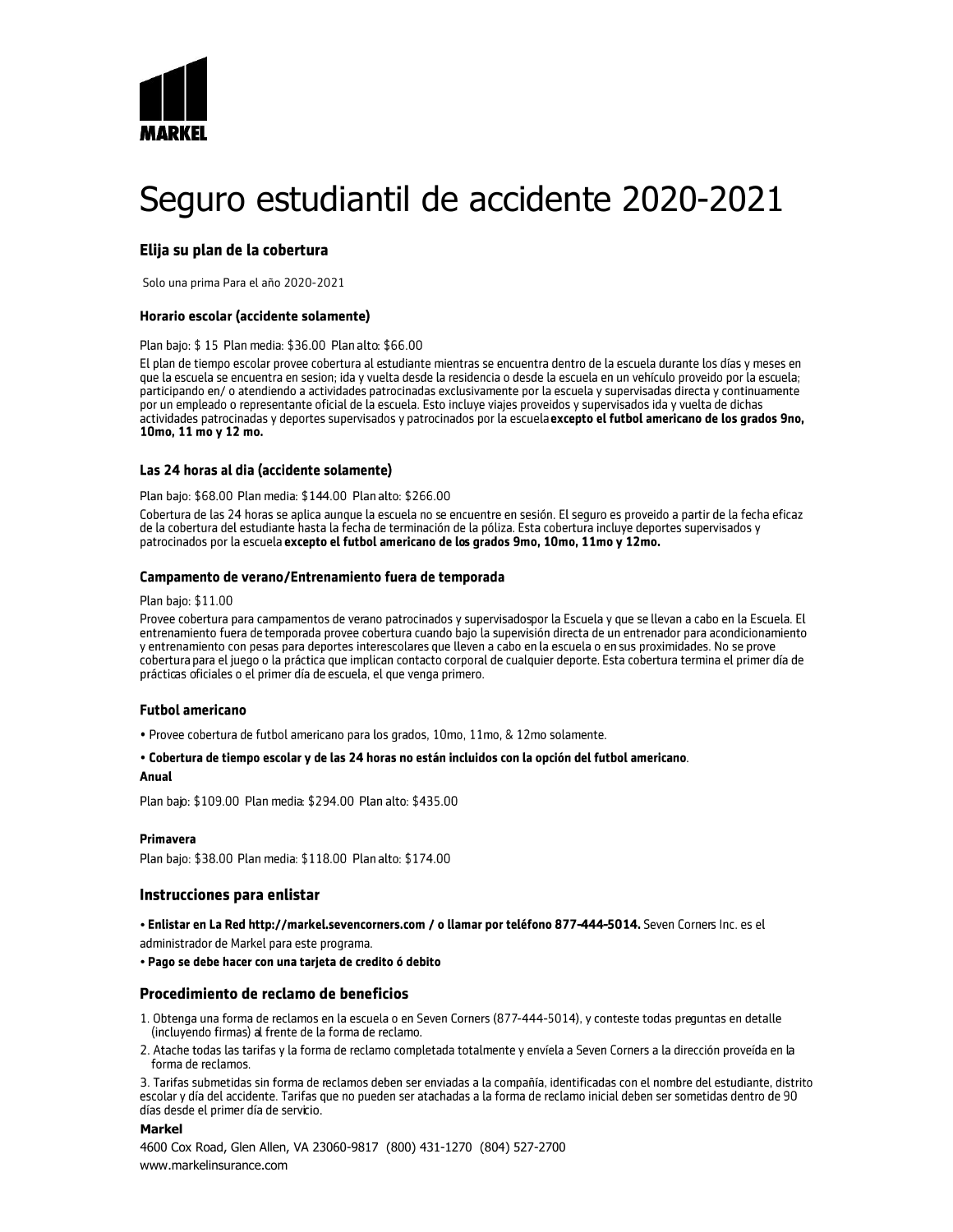

# Seguro estudiantil de accidente 2020-2021

#### **Elija su plan de la cobertura**

Solo una prima Para el año 2020-2021

#### **Horario escolar (accidente solamente)**

Plan bajo: \$15.00 Plan media: \$36.00 Plan alto: \$66.00

El plan de tiempo escolar provee cobertura al estudiante mientras se encuentra dentro de la escuela durante los días y meses en que la escuela se encuentra en sesion; ida y vuelta desde la residencia o desde la escuela en un vehículo proveido por la escuela; participando en/ o atendiendo a actividades patrocinadas exclusivamente por la escuela y supervisadas directa y continuamente por un empleado o representante oficial de la escuela. Esto incluye viajes proveidos y supervisados ida y vuelta de dichas actividades patrocinadas y deportes supervisados y patrocinados por la escuela **excepto el futbol americano de los grados 9no, 10mo, 11 mo y 12 mo.**

#### **Las 24 horas al dia (accidente solamente)**

Plan bajo: \$68.00 Plan media: \$144.00 Plan alto: \$266.00

Cobertura de las 24 horas se aplica aunque la escuela no se encuentre en sesión. El seguro es proveido a partir de la fecha eficaz de la cobertura del estudiante hasta la fecha de terminación de la póliza. Esta cobertura incluye deportes supervisados y patrocinados por la escuela **excepto el futbol americano de los grados 9mo, 10mo, 11mo y 12mo.**

#### **Campamento de verano/Entrenamiento fuera de temporada**

#### Plan bajo: \$11.00

Provee cobertura para campamentos de verano patrocinados y supervisados por la Escuela y que se llevan a cabo en la Escuela. El entrenamiento fuera de temporada provee cobertura cuando bajo la supervisión directa de un entrenador para acondicionamiento y entrenamiento con pesas para deportes interescolares que lleven a cabo en la escuela o en sus proximidades. No se provee cobertura para el juego o la práctica que implican contacto corporal de cualquier deporte. Esta cobertura termina el primer día de prácticas oficiales o el primer día de escuela, el que venga primero.

#### **Futbol americano**

- Provee cobertura de futbol americano para los grados, 10mo, 11mo, & 12mo solamente.
- **• Cobertura de tiempo escolar y de las 24 horas no están incluidos con la opción del futbol americano**.

| Plan bajo: \$38.00  | Plan media: \$118.00 | Plan alto: \$174.00 |
|---------------------|----------------------|---------------------|
| <b>Primavera</b>    |                      |                     |
| Plan bajo: \$109.00 | Plan media: \$294.00 | Plan alto: \$435.00 |
| Otoño y primavera   |                      |                     |

#### **Instrucciones para enlistar**

- **• Enlistar en La Red http://markel.sevencorners.com / o llamar por teléfono 877-444-5014.** 
	- Seven Corners Inc. es el administrador de Markel para este programa.
- **• Pago se debe hacer con una tarjeta de credito ó debito**.

#### **Revise sus beneficios**

#### **Beneficios máximos pagados como especificados**

Esta póliza provee beneficios debido a una lesion que esté cubierta, hasta el beneficio máximo descrito abajo. Beneficios serán pagados por servicios médicos cubiertos incurridos dentro de 52 semanas empezando el día del accidente hasta el beneficio máximo por servicio como está en la descripción de beneficios.

#### **Retenga esta descripción de cobertura en sus expedientes personales.**

Pólizas individuales no serán enviadas. Este folleto es para propósitos ilustrales solamente. No es un contrato de seguros. Es con el propósito de proveer una descripción general del programa de aseguranza. Por favor recuerde solo una póliza de seguros puede dar términos actuales de cobertura.

**Esto es solo una descripción parcial del plan de seguro. El pago de beneficios son determinados de acuerdo a los terminos, condiciones y exclusiones de la póliza los cuales están en archivo en la escuela o en el distrito escolar.** 

| Descripción de los beneficios                                |                                       |                                     |                                     |  |  |  |
|--------------------------------------------------------------|---------------------------------------|-------------------------------------|-------------------------------------|--|--|--|
| <b>Beneficios de accidente</b>                               | <b>Plan bajo</b>                      | <b>Plan media</b>                   | <b>Plan alto</b>                    |  |  |  |
| Plan maximo                                                  | \$25,000                              | \$50,000                            | \$50,000                            |  |  |  |
| Cuarto/alojamiento de hospital                               | $$125$ por dia                        | \$200 por dia                       | \$350 por dia                       |  |  |  |
| Miscelaneas de hospital                                      | 80% U&C to \$1,000 máximo             | 80% U&C to \$1,200 máximo           | 80% U&C to \$2,400 máximo           |  |  |  |
| Cuarto y alojamiento en cuidado intensivo                    | \$250 por dia/\$1,000 máximo          | \$250 por dia/\$1,000 máximo        | \$500 por dia/\$2,000 máximo        |  |  |  |
| Enfermera                                                    | U&C                                   | U&C                                 | U&C                                 |  |  |  |
| Sala de emergencia                                           | \$200                                 | \$200                               | \$350                               |  |  |  |
| Rayos x no internado                                         | \$200                                 | \$250                               | \$400                               |  |  |  |
| CT scan/MRI no internado                                     | \$300                                 | \$300                               | \$500                               |  |  |  |
| Ambulancia                                                   | \$150                                 | \$150                               | \$300                               |  |  |  |
| Cirugia                                                      | 50% U&C hasta \$1,000                 | 50% U&C hasta \$1,250               | 80% U&C hasta \$1,750               |  |  |  |
| Anestesia o cirujano auxiliar                                | \$250                                 | \$315                               | \$440                               |  |  |  |
| Consultor                                                    | \$40                                  | \$50                                | \$95                                |  |  |  |
| Medicos para pacientes no internados                         | \$40/\$25 primera visita/\$35 después | \$40 primera visita/\$35 después    | \$60 primera visita/\$35 después    |  |  |  |
| Cirugia para pacientes no internados                         | \$350                                 | \$350                               | \$600                               |  |  |  |
| Terapia fisica                                               | \$25 por visita - 10 visitas máximo   | \$25 por visita - 10 visitas máximo | \$40 por visita - 10 visitas máximo |  |  |  |
| Equipo durable medico y de fuentes<br>medicas y supplementos | \$75                                  | \$75                                | \$150                               |  |  |  |
| Accidente dental                                             | \$150 por diente                      | \$150 por diente                    | \$300 por diente                    |  |  |  |
| Recetas médicas                                              | \$25                                  | \$25                                | \$50                                |  |  |  |
| Espejuelos/protesis de oido                                  | \$150                                 | \$150                               | \$300                               |  |  |  |
| Limite por accidente automovilistico                         | \$2,500                               | \$2,500                             | \$2,500                             |  |  |  |
| Muerte accidental                                            | \$5,000                               | \$5,000                             | \$5,000                             |  |  |  |
| Desmembramiento accidental                                   | \$5,000/\$10,000                      | \$5,000/\$10,000                    | \$5,000/\$10,000                    |  |  |  |

Cobertura disponible varia por estado.